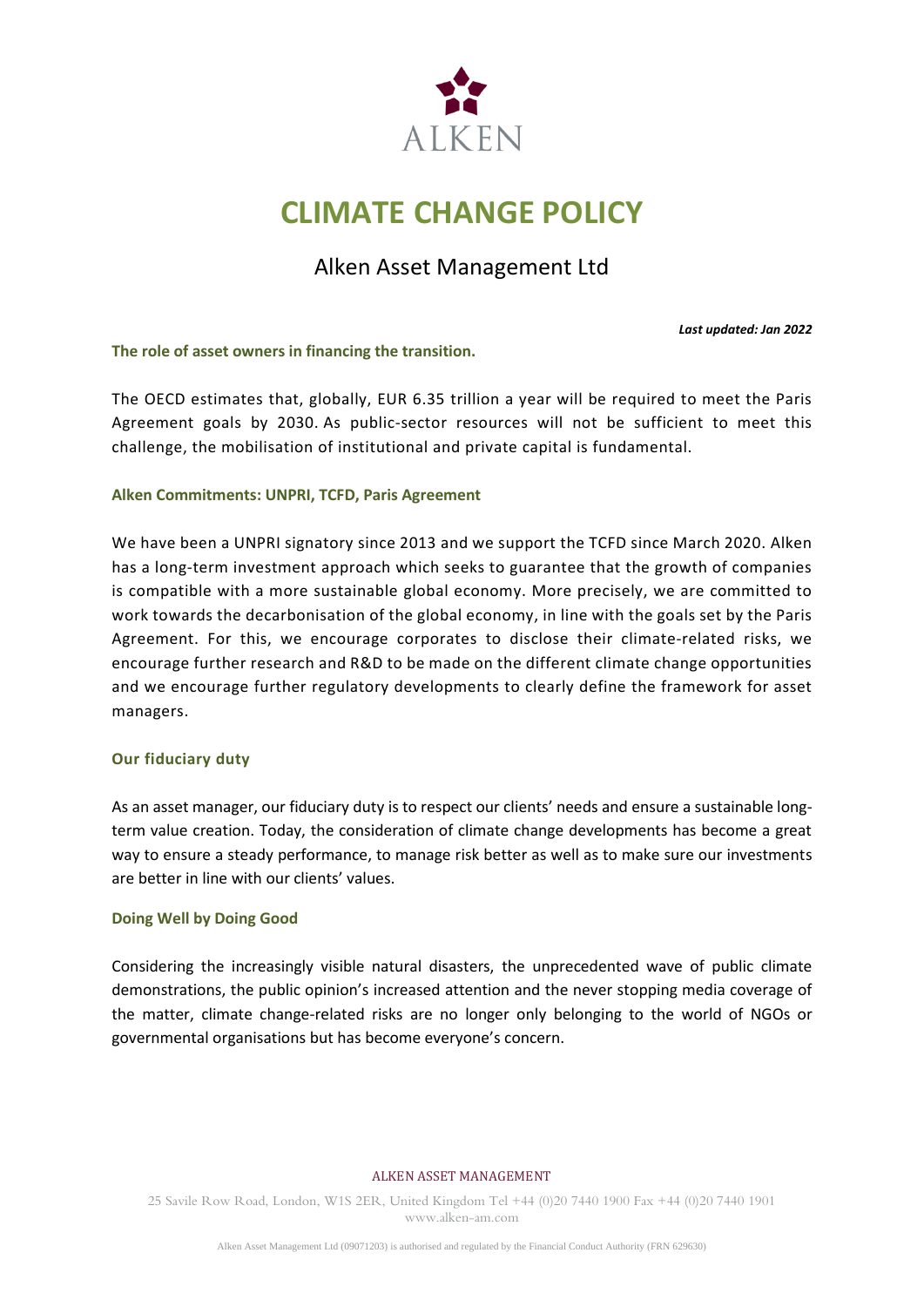

The phenomenon of climate change has today been largely evidenced by scientists and its impact on both the environment and the society in which we live in have put the global energy transition at the forefront. More precisely, there is now a wide scientific consensus that global emissions have to drop by 50% over the next decade for the world to have a chance of staying at 1.5 degrees of global warming. This implies clear and immediate actions for businesses.

As an asset manager, we believe that our mission lies not only in managing and mitigating climate change-related risk, but also in gradually financing the energy transition that is required.

Avoiding greenwashing requires thorough analysis and strong dialogue with companies. Our objective is to build a strong modelling which will allow the firm to estimate the climate risks of every prospecting companies and which will allow us to offer a portfolio of climate change resilient companies. We started building this process last year and continue developing our modelling.

## **Our take-away from the EU Taxonomy**

In 2018, the European Union responded to the objectives agreed in the Paris Agreement on Climate Change by establishing a Technical Expert Group (TEG) on sustainable finance. The first milestone achieved by the TEG has been to agree on an EU classification system for the sustainable activities, also referred as the "EU Taxonomy". In 2019, a second step has been to draft a regulation facilitating the establishment of a framework for sustainable investment, also called the "Taxonomy Regulation". Within this framework, the TEG identified a set of economic activities that make a substantial contribution to climate change mitigation or adaptation. The same year, the Commission presented the *European Green Deal*, an overarching framework and programme of actions that will focus on transforming the European economy. A key element of the Green Deal is the proposed *Climate Law* which confirmed the legal commitment of the EU to meet the climate change objectives by 2050. In March 2020, the TEG published a final report on the EU taxonomy, providing with a number of recommendations and implementation guidance for firms like ours.

## **Zoom into the Taxonomy Regulation**

The below summarises the two main upcoming obligations for asset owners:

• The Regulation will require financial participants offering financial products in Europe to **incorporate disclosures with reference to the Taxonomy<sup>1</sup> .** 

#### ALKEN ASSET MANAGEMENT

<sup>1</sup> See Regulation 2019/2088 on *sustainability-related disclosures in the financial sector* https://eurlex.europa.eu/legal-content/EN/TXT/PDF/?uri=CELEX:32019R2088&from=EN

<sup>25</sup> Savile Row Road, London, W1S 2ER, United Kingdom Tel +44 (0)20 7440 1900 Fax +44 (0)20 7440 1901 www.alken-am.com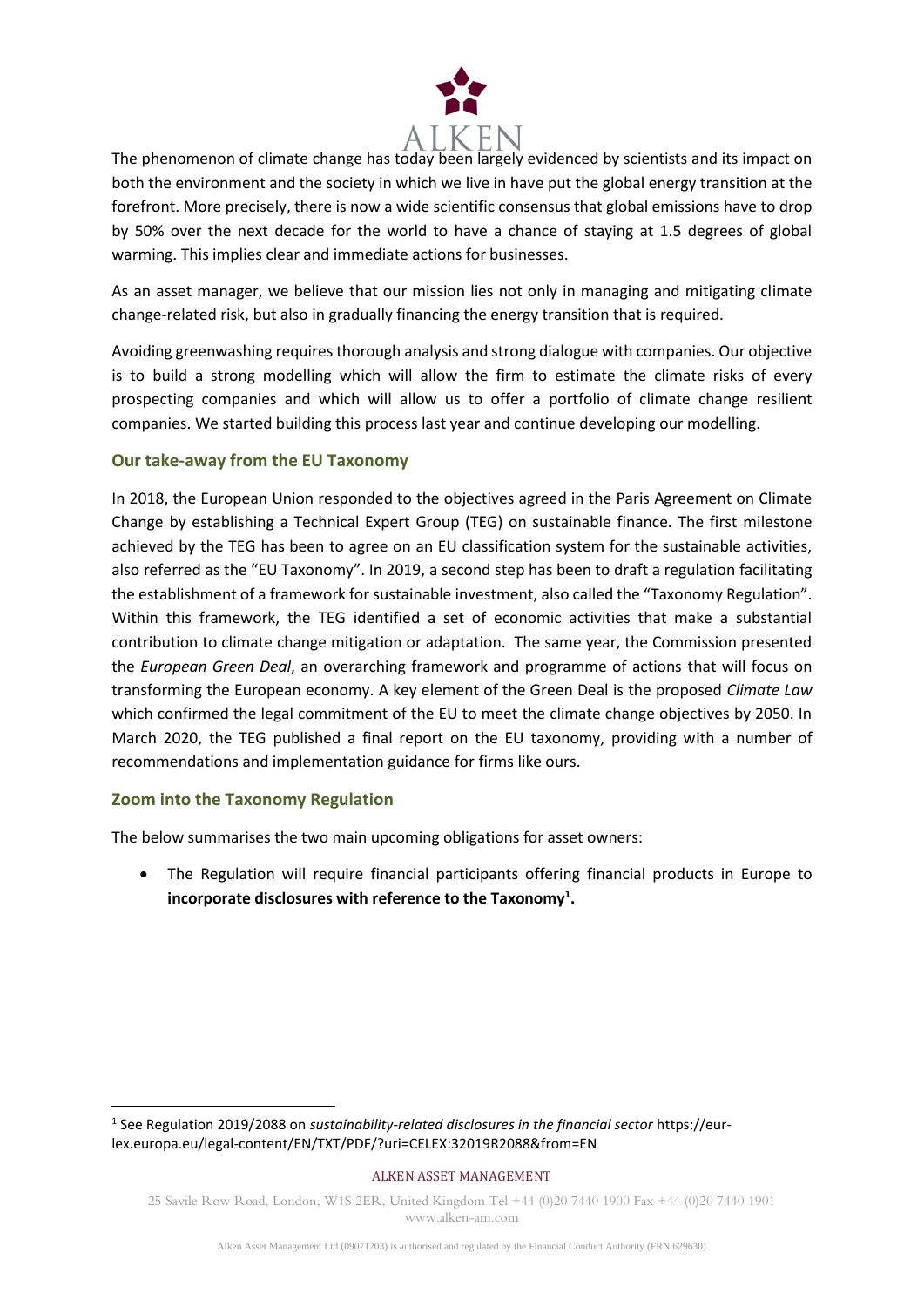

Among other things, this includes publishing:

- $\checkmark$  a policy on the integration of sustainability risks in the investment decision-making process (article 3),
- $\checkmark$  a policy on the adverse sustainability impacts of investment decisions on sustainability factors (article 4), and
- $\checkmark$  a policy on the remuneration being tied to the integration of sustainability risks (Article 5).
- The Regulation's Delegated Acts will require among other things **a screening of activities which substantially contribute to climate change mitigation or adaptation.**

## **Aligning a portfolio to the Taxonomy: what is required?**

As a firm, we are currently looking at aligning some of our strategies to the Taxonomy. For this, the following process should be followed:

- Identify the company's activities and break them down by turnover (or revenue or capex where appropriate). Based on the TEG's Taxonomy recommendations, only some of the companies' activities will have technical screening criteria.
- Among the prospected companies, identify validate whether each economic activities of the given company meets the relevant substantial contribution criteria.
- The third step is to verify whether the investee company does no significant harm to other environmental objectives of the Taxonomy.

## **Current Implementation at Alken**

Over the last six months, we have worked on developing a formal comprehensive and integrated approach in order to access opportunities that derive from the transition to a low-carbon economy and in order to manage some of our strategies' exposure to carbon risks. The carbon risk and opportunities management that we have implemented covers both our equities and fixed income strategies. More precisely, our implementation can be broken down into the following three pillars:

- 1. **Awareness** We are building our awareness on the environmental risks of companies and their respective sectors, and we are trying to assess the activities in each sector which can have a positive impact on the environment.
- 2. **Integration** We have built a proprietary materiality map of specific climate-related issues per sectors and have focused on making sure those environmental considerations are integrated alongside value and other risk considerations for the applicable sectors. Examples of the issues we look at are levels of CO2 emissions, decarbonisation strategy, carbon transition management, energy efficiency management or climate change risk.
- 3. **Engagement**  We have always acted as engaged stewards of our investments. We engage directly with the different entities in the event where we hold assets that have a significant

#### ALKEN ASSET MANAGEMENT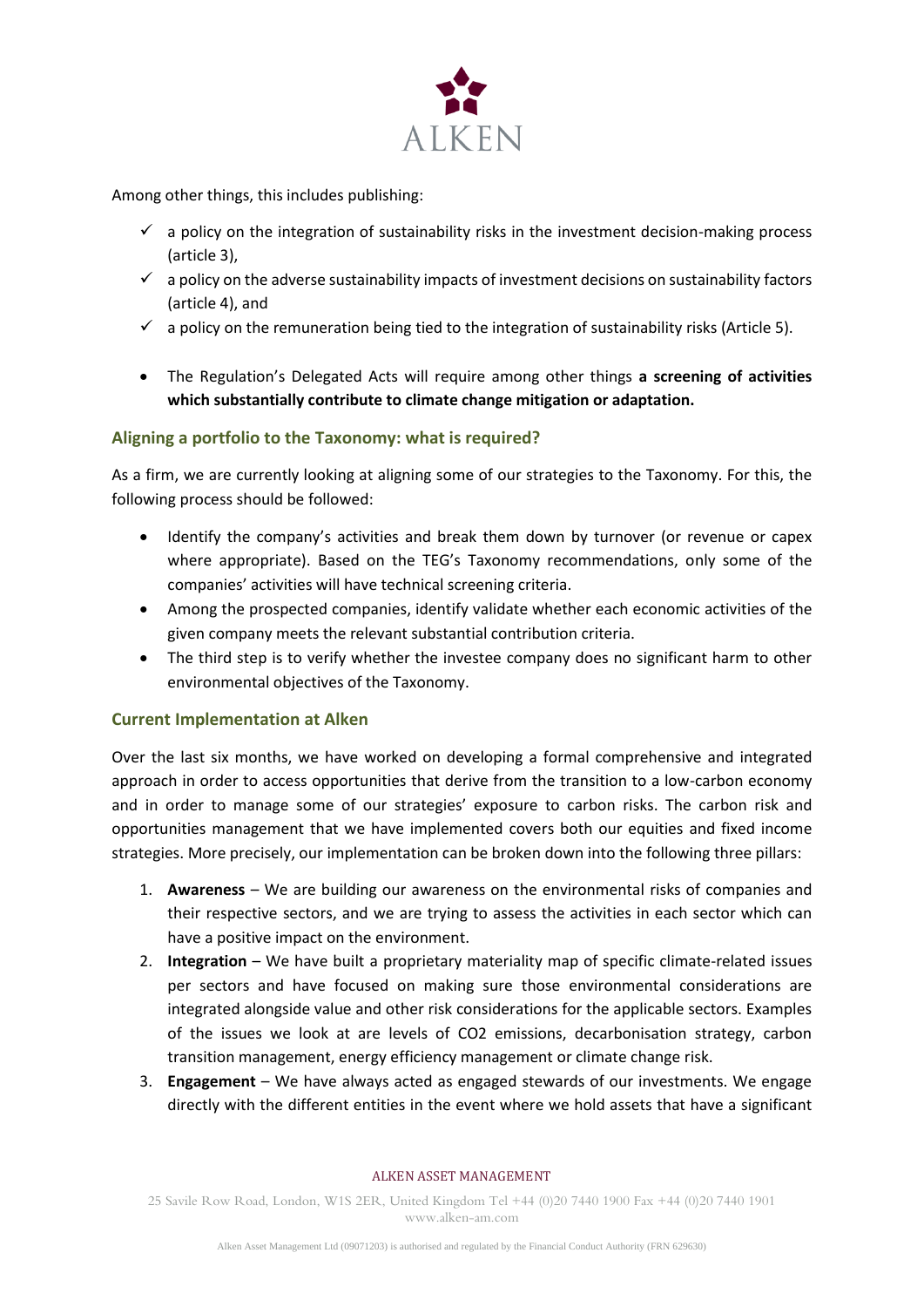

environmental risk exposure in order to make sure we can mitigate the risk. We question companies based on the environmental issues that we have pre-identified.

## **Closer look at the carbon risk at Alken**

The impacts of climate change are now unavoidable, and businesses are already witnessing extreme heatwaves or warmer records. Consequently, as a firm, Alken endeavours to understand and manage the risks and effects that derive from this changing climate.

More precisely, internally, carbon risk is now part of one of the key topics discussed during investment meetings, effectively trying to assess the different carbon risks, as well as more broadly the different environmental risks and opportunities across Europe and globally.

## **Our Process**

Today, we are seeking to assess the environmental impacts (positive and negative) that are generated by a company. For this, we have put in place our proprietary environmental impacts' mapping for every sector. Depending on the industries, we have tailored questions in order to understand where the company is and what is the company planning to do. We question companies on those ESG material issues, and based on their positions, we aim to provide an overall scoring as well as an ESG positioning about this given company<sup>2</sup>.

Among other techniques, we may use the following ones:

### *Carbon pricing*

This process refers to an estimated cost of carbon emissions which is used to help identify revenue opportunities and risks, as an incentive to drive energy efficiencies to reduce costs and to guide capital investment decisions.

Although we do not have yet developed such an internal process and modulization, we have started looking at solutions provided for instance by Bloomberg or by our ESG data provider to be able to report on the mandatory requirements of SFDR Level 2 as well as on the Taxonomy coming into force early next year. We believe that modulization carbon pricing is a complex calculation and for now we would prefer using third party data to access that information.

As of today, this is only a trial phase where we test the data provided by those third parties. As soon as we believe that the information is reliable and that their models is mature enough, we have the objective to start adding that information into our overall climate exposure analysis.

#### *Sensitivity analysis*

This process refers to assessing the sensitivity of different assets under different transition pathways.

#### ALKEN ASSET MANAGEMENT

 $2$ . This was developed beginning of 2020 at Alken and is still an on-going process.

<sup>25</sup> Savile Row Road, London, W1S 2ER, United Kingdom Tel +44 (0)20 7440 1900 Fax +44 (0)20 7440 1901 www.alken-am.com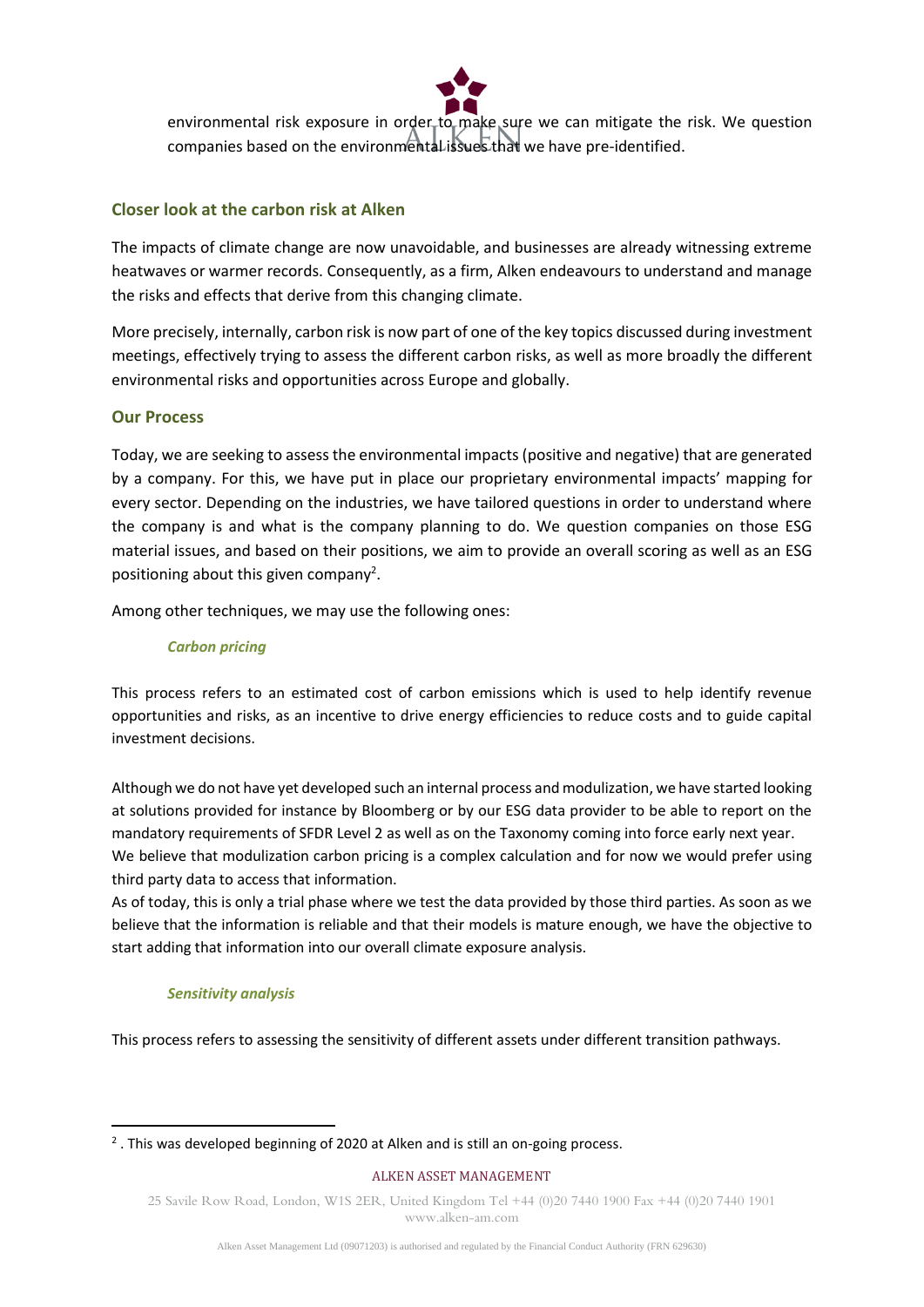

#### *TCFD reporting requirements on companies*

The TCFD examples of climate-related risks and potential financial impacts including both **transition risks** and **physical risks** are embedded within our overall internal "**ESG materiality map**" and among other things we use the **climate risks indicators** and their potential financial impacts when engaging with companies and willing to retrieve more data on them. In particular, we have added the following metrics into our materiality map and engagement with investee companies:

|                      | Resource efficiency           |  |
|----------------------|-------------------------------|--|
| <b>PHYSICAL RISK</b> | Energy source                 |  |
|                      | Products & services solutions |  |
|                      | Resilience solutions          |  |

| <b>TRANSITION RISK</b> | Increased pricing of GHG emissions                                         |  |  |
|------------------------|----------------------------------------------------------------------------|--|--|
|                        | <b>Exposure to litigation</b>                                              |  |  |
|                        | Enhanced emissions-reporting obligations                                   |  |  |
|                        | Substitution of existing products and services with lower emissions option |  |  |
|                        | Costs to transition to lower emissions technology                          |  |  |
|                        | Changing customer behaviour                                                |  |  |
|                        | Increased cost of raw materials                                            |  |  |
|                        | Shifts in consumer preferences                                             |  |  |
|                        | Increased stakeholder concern or negative stakeholder feedback             |  |  |

## **Our climate change criteria based on the SDGs**

In 2015, the United Nations adopted a sustainable development program called the Sustainable Developments Goals (SDGs) which set up 17 overarching objectives for 2030, which themselves can be broken down into 169 specific targets and 232 indicators. The SDGs therefore create a roadmap to help investors drive their focus. The United Nations Conference on Trade and Development (UNCTAD) estimates that meeting the SDGs by 2030 will require US\$5 trillion to US\$7 trillion per year from the private sector.

As we cannot only rely on creating new capital, investors also must redirect existing capital. At Alken, we have aligned our internal climate change criteria with the SDGs goals that are directly or indirectly related to climate change issues.

More precisely, we have integrated the following SDGs criteria by translating the bellow into a set of different environmental sub criteria:

- **Goal number 6:** Clean Water & Sanitation
- **Goal number 7:** Affordable & Clean Energy
- **Goal number 13:** Climate Action
- **Goal number 14:** Life Below Water
- **Goal number 15:** Life on Land

#### ALKEN ASSET MANAGEMENT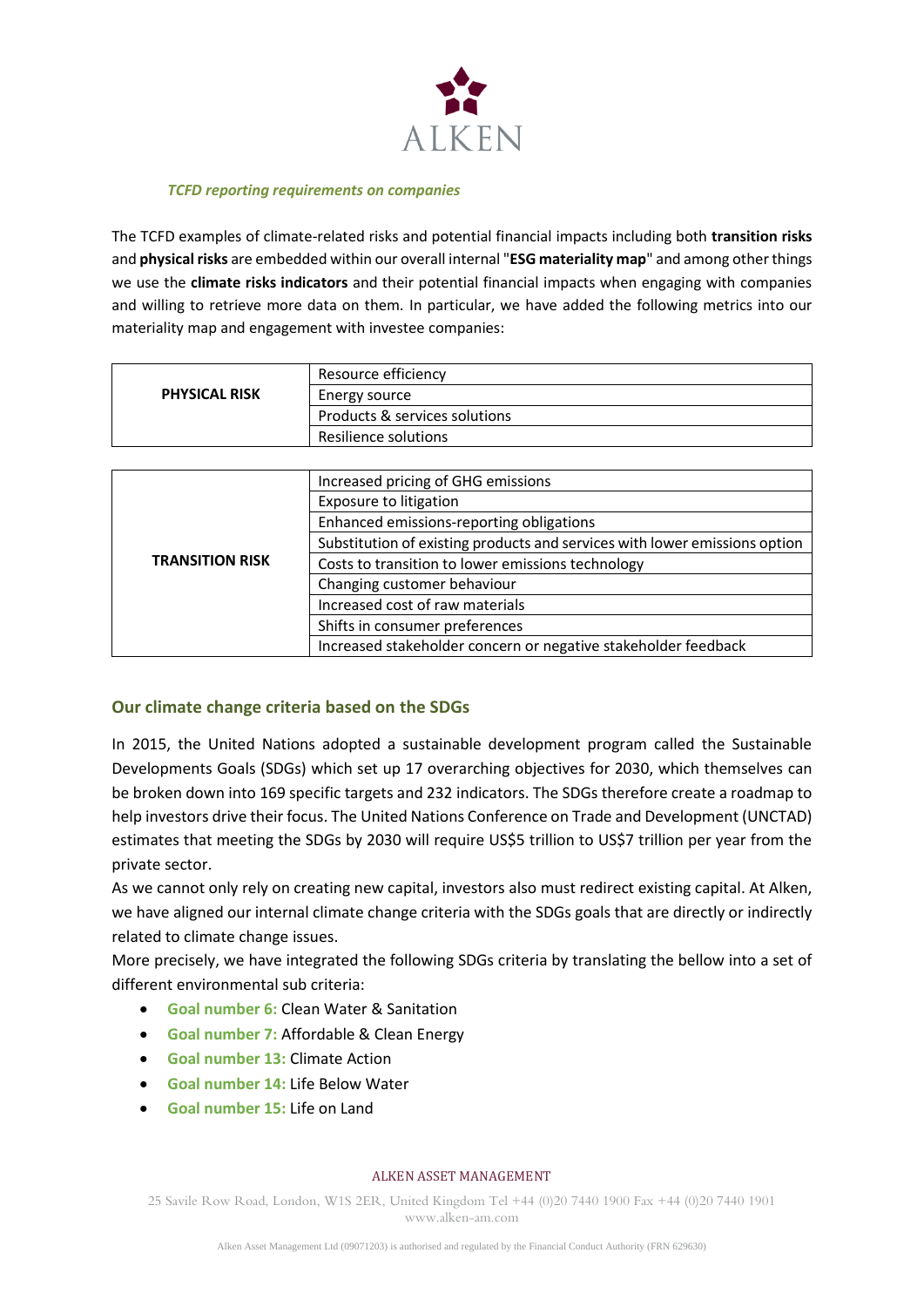

We understood from the UNPRI *consultation on investing with SDG outcomes* that aligning a strategy with the SDGs requires two key drivers:

- ✓ Analysing financially material ESG issues at an **individual investee level** (micro), and
- ✓ Analysing the financially material ESG issues at **the systems levels** (macro), with an approach that focuses on shaping real-world outcomes.

If those two layers often indeed overlap and objectives go in the same direction, note this is not always the case, and this where, the UNPRI believes SDGs can help make a difference.

Consequently, not only do we ask ourselves **how environmental issues may affect investment decisions,** but also, **how investment decisions may affect global environmental issues**. However, note that sometimes, one positive progress on an environmental objective can result in a negative outcome on another environmental issue. We endeavour to measure those and operate the best arbitrage we can.

## **Our Mapping**

| <b>MEGA TRENDS</b>                    | <b>UNDERLING ENVIRONMENTAL ISSUES</b> |  |  |
|---------------------------------------|---------------------------------------|--|--|
|                                       | <b>Climate Change Risk</b>            |  |  |
| <b>CLIMATE CHANGE</b>                 | <b>Decarbonisation Strategy</b>       |  |  |
|                                       | <b>Energy Transition</b>              |  |  |
|                                       | <b>CO2 Emissions Management</b>       |  |  |
|                                       | <b>Technological Developments</b>     |  |  |
|                                       | <b>Water Stress Management</b>        |  |  |
| <b>BIODIVERSITY &amp; SCARCITY OF</b> | <b>Biodiversity Protection</b>        |  |  |
| <b>RESOURCE</b>                       | <b>Impact on Ecosystems</b>           |  |  |
|                                       | <b>Resource Efficiency</b>            |  |  |
|                                       | <b>Pollution Prevention</b>           |  |  |
|                                       | <b>Use of Recyclable</b>              |  |  |
|                                       | <b>Changing Demographics</b>          |  |  |
|                                       | <b>Waste Management</b>               |  |  |
| <b>WASTE &amp; POLLUTION</b>          | <b>Air Quality</b>                    |  |  |
|                                       | <b>Toxic Emissions</b>                |  |  |

Alken's environmental analysis therefore focuses on the following mega trends and associated issues:

Although the above criteria are the environmental objectives that our firm endeavours to prioritise, we nevertheless realise that the world and societies are undergoing quick transitions and changes, from demographics' changes, to environmental changes or technological advancements. Our mapping and focus are therefore dynamic, and we strive to constantly anticipate the different upcoming dynamics and priorities.

#### ALKEN ASSET MANAGEMENT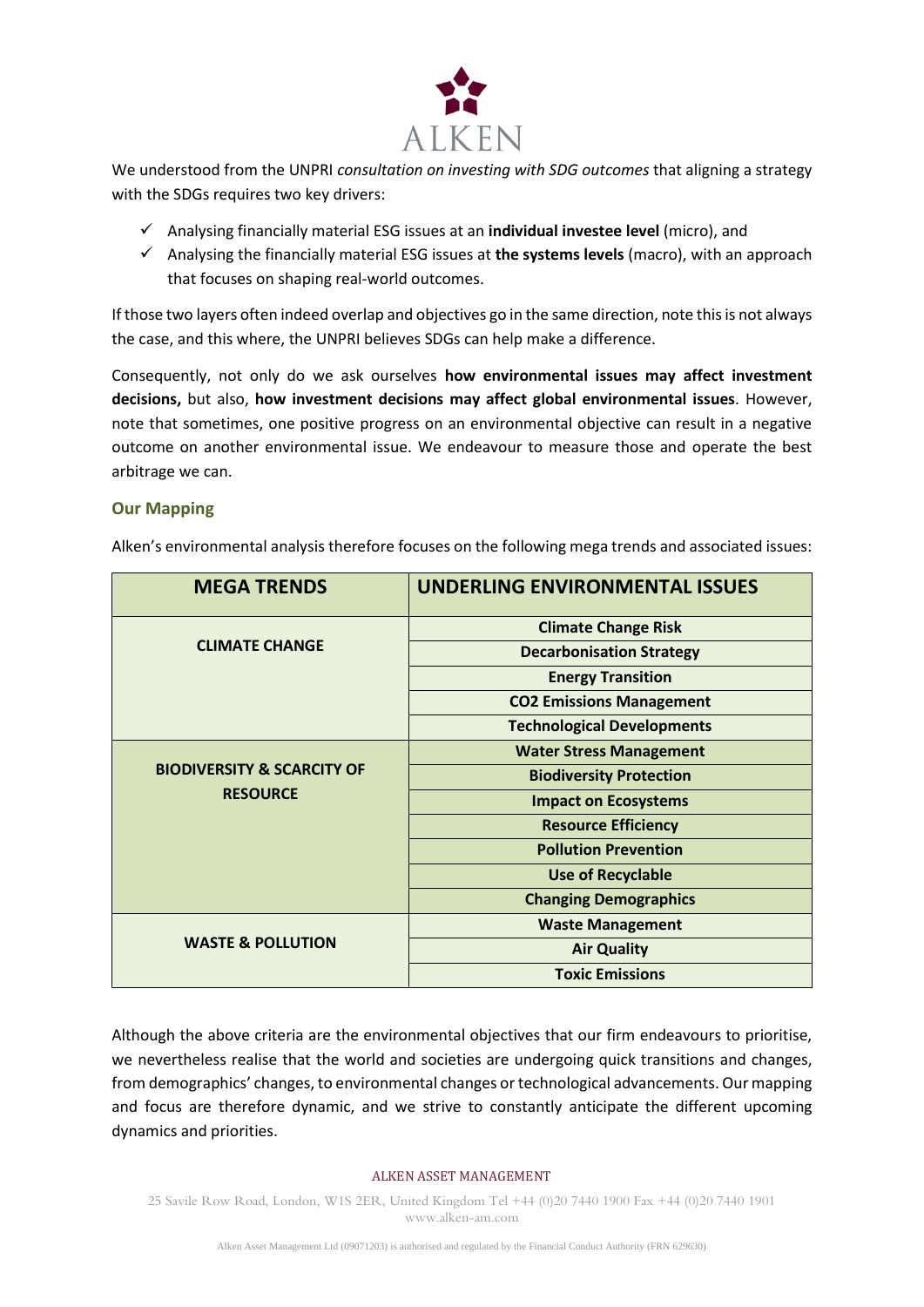

## **ANNEX: EXAMPLES OF CONTRIBUTION BY SDG**





*TARGET 7.1: By 2030, ensure universal access to affordable, reliable and modern energy services "FASTNED's goal is a European network of a 1000 fast charging stations on prime locations, where all electric vehicles can charge with renewable energy from sun and wind."*

*TARGET 7.2: By 2030, increase substantially the share of renewable energy in the global energy mix "FASTNED's mission is to give freedom to electric drivers and accelerate the transition to sustainable mobility".* 

- ➢ *Fastned Freedom Plan*: Building a European network of fast charging stations broken down into four phases:
	- o Get started in the Netherlands;
	- o Roll out a pan-European network;
	- o Drive down prices for customers through faster charging;
	- o Use power demand to invest in solar & wind farms.
- ➢ Fastned reminds that "fast charging stations have a tremendous potential for delivery electricity efficiently to large numbers of EVs. Today, fast charging is typically done at 50 kW but the speed of fast charging is increasing rapidly. A fast-charging station can thus be upgraded to serve more EVs per day. Operators of these stations will have an incentive to upgrade their stations with more chargers and with faster chargers as it will allow them to sell more kWh per location per day."
- ➢ Fastned reminds that "*Fast charging stations are good for the grid*":
	- o "All future Fastned charging stations are connected to robust medium voltage distribution grids. This helps to divert load from the vulnerable low voltage grid.
	- $\circ$  Large fast charging stations with 10+ chargers are able to serve hundreds of cars per day, yet require just one grid connection. This lowers the burden of connecting to grid companies.
	- $\circ$  Fast charging stations connected to the medium voltage grid are very suitable to be equipped with additional battery storage. On site batteries can (a) increase the maximum capacity of the station during peak moments (b) in aggregate, these batteries can act as a large-scale flexible resource for the grid operator<sup>3</sup>"

#### ALKEN ASSET MANAGEMENT

<sup>3</sup> Extracted from Fastned's website: [https://fastnedcharging.com/hq/why-fast-charging-stations-are-good-for](https://fastnedcharging.com/hq/why-fast-charging-stations-are-good-for-the-grid/)[the-grid/](https://fastnedcharging.com/hq/why-fast-charging-stations-are-good-for-the-grid/) on 17032021.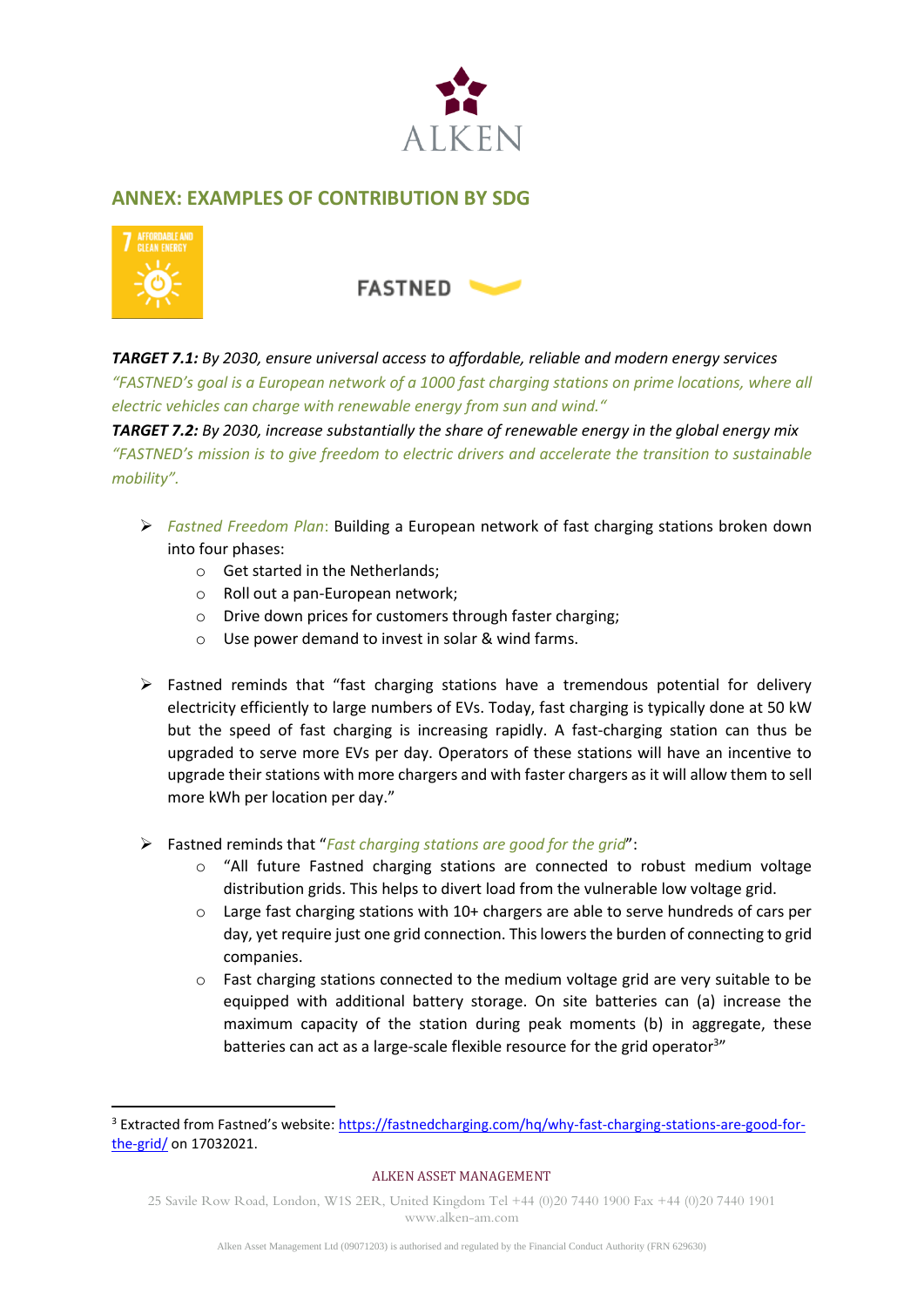





*"Building a world leader in sustainable mobility."*

**Previously:** GROUPE PSA & FIAT CHRYSKER AUTOMABILES separately. Both joined forces on January 16, 2021.

## *TARGET 11.1: By 2030, ensure universal access to affordable, reliable, and modern energy services.*

- $\triangleright$  "Well positioned to compete in global markets with 39 electrified vehicles available by the end of 2021. Significant scale with well-established commercial positions in Europe, North America and Latin America."
- $\triangleright$  "Stellantis' portfolio is uniquely suited to offer distinctive, sustainable mobility solutions to meet its customers' evolving needs, as they embrace electrification, connectivity, autonomous driving, and shared ownership."

*TARGET 11.2: By 2030, provide access to safe, affordable, accessible and sustainable transport systems for all, improving road safety, notably by expanding public transport, with special attention to the needs of those in vulnerable situations, women, children, persons with disabilities and older persons.*

- $\triangleright$  "As the electrified market continues to grow, the company is well positioned with 29 electrified models available and plans to introduce 10 additional vehicles by the end of 2021."
- $\triangleright$  "The company is strongly committed to playing an active part in contributing to the societies in which it operates, as it works towards achieving a long-term goal of carbon neutrality across all products, assembly points and other facilities<sup>4"</sup>.

*TARGET 12.5:* By 2030, substantially reduce waste generation through prevention, reduction, recycling and reuse.

- $\triangleright$  « [...] Stay in line with a product strategy that promotes better recovery and recyclability of its vehicles, the Group's manufacturing plants are committed to developing a circular economy wherever they are located. The Group also wants to avoid wasting natural resources and only use the quantity of raw materials necessary."<sup>5</sup>
- $\triangleright$  "This strategy also extends into waste management, through the achievement of zero landfill waste and by encouraging the use of recovery and recycling channels." <sup>6</sup>

#### ALKEN ASSET MANAGEMENT

<sup>4</sup> All info were extracted from Stellantis website on 17032021: https://www.stellantis.com/en/news/pressreleases/2021/january/stellantis-building-a-world-leader-in-sustainable-mobility

<sup>5</sup> Info extracted from PSA Groupe 2019 report on 17032021:

https://www.cotecorp.com/Groupe\_PSA\_2019\_CSR\_Report.pdf

<sup>6</sup> Info extracted from PSA Groupe 2019 report on 17032021: https://www.cotecorp.com/Groupe\_PSA\_2019\_CSR\_Report.pdf

<sup>25</sup> Savile Row Road, London, W1S 2ER, United Kingdom Tel +44 (0)20 7440 1900 Fax +44 (0)20 7440 1901 www.alken-am.com